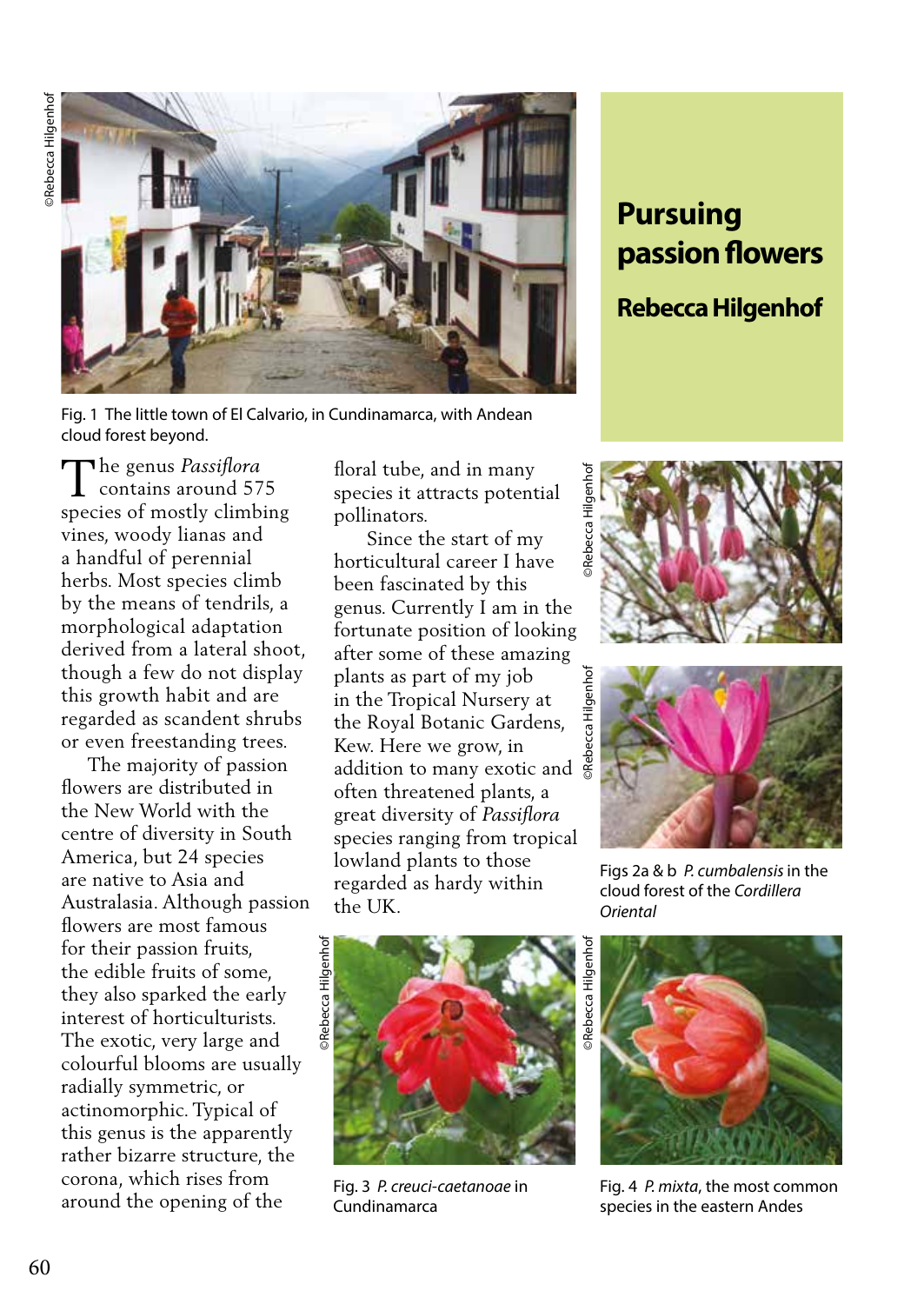

Figs 5a, b & c *P. lanata* and its strongly pubescent flower bracts in the Cordillera Oriental

 In Britain the most commonly grown and hardiest species is the blue passion flower, *Passiflora caerulea*, but a few others – *P. tucumanensis, P. incarnata, P. lutea*, and *P. tetrandra* – are also suitable for outdoor cultivation. Unfortunately, most others will need either a warm or cool greenhouse.

 In August 2017, I went on a three-week travel scholarship to Colombia to explore the country's passion-flower diversity. Despite being only five times bigger than the UK, Colombia is considered the second most biodiverse country in the world. Its floral diversity is enormous, and around a quarter of all known *Passiflora* species are natives. While I visited various habitats ranging from the tropical lowlands to the high Andean cloud forest, I was particularly keen to explore the higher elevations to study species that, given the

right conditions, would be suitable for outdoor cultivation in the UK.

 The Andean mountains are a global biodiversity hotspot. Within Colombia, the Andes are divided into three major mountain ranges or cordilleras, known as Cordillera Oriental (Eastern), Cordillera Central (Central) and Cordillera Occidental (Western), which are home to a particular group of highaltitude passion flowers, the tacsonias.

 There are around 65 members of supersection *Tacsonia*, which are among the most magnificent and large-flowered species. They differ from most other passion flower climbers in that their pendulous blooms have rather long floral tubes and a corona reduced to tubercles or very short filaments.



Fig. 6a *P. tarminiana* is in cultivation in local villages



Fig. 6b Tacso, the ripe fruit of *P. tarminiana*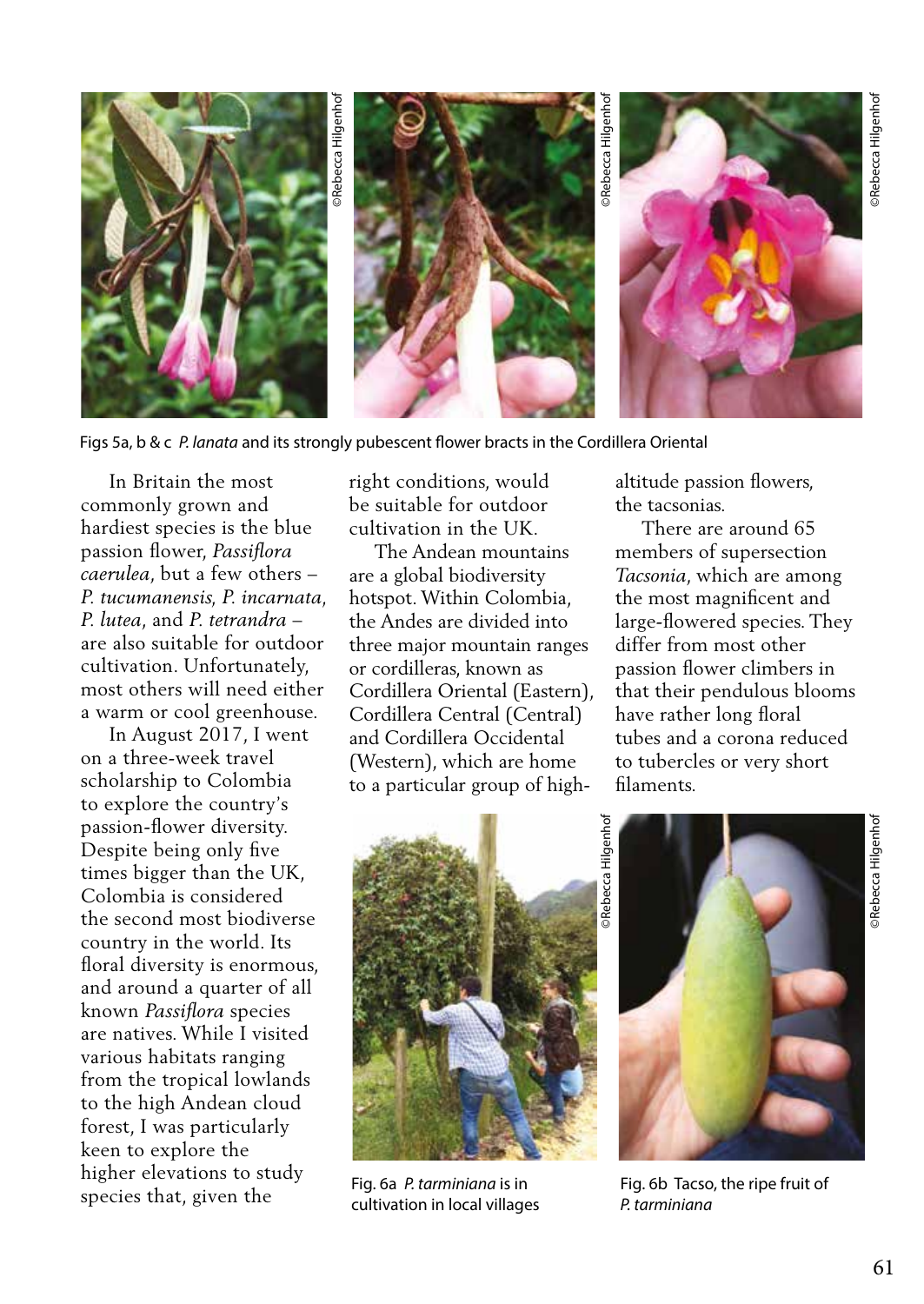

Figs 7a, b & c *Espeletia grandiflora*, with its very hairy leaf rosettes and yellow flowers, dominates the grass páramo.

This distinct flower morphology and their often pink, violet or scarlet-red colouration make them attractive to hummingbirds, one of the successful pollinators in the Andean cloud forests.

 Some Colombian tacsonias occur on multiple cordilleras, whereas others are restricted to a single mountain range. They are found in cloud-forest habitats at elevations between 1,700 and 3,100m. This habitat is characterised by a seemingly unlimited supply of water with an average annual rainfall of 2000–3000mm. In the cloud forests, temperatures can easily drop as low as 0°C and for short periods even below freezing point, but maximum temperatures only rarely exceed 20°C.

I was able to study

tacsonias native to the Central and Oriental Cordilleras. The eastern ranges were by far the most species rich. There, in the Departments of Cundinamarca and Meta, I found five different taxa: *Passiflora cumbalensis* (figs 2a & b), *P. creucicaetanoae* (fig. 3), *P. cuatrecasasii, P. mixta* (fig. 4) and *P. lanata* (figs 5a, b & c).

 The species with the greatest potential for cultivation in UK gardens is *P. lanata*: not only did it have the greatest altitude range but also, morphologically speaking, it was the species that seemed particularly well adapted to cold conditions. The epithet *lanata*, meaning woolly, describes this species well with the thickest pubescence of all tacsonias; the new shoots, peduncles

and flower bracts are coated with a solid layer of brownish hairs which protect them from low temperatures. The mainly solitary flowers are equally striking, with vivid pink corollas.

 I also explored Antioquia, in Cordillera Central, a well-known hotspot for members of supersection *Tacsonia* though I was able to record only a few.

 Economically speaking *P. tarminiana* (fig. 6a) is of great importance as the indigenous people of the Andes have cultivated it for centuries for the delicious edible fruits (fig. 6b). Local common names for these fruits are 'tacso' or 'curuba', whereas in English they are often called 'banana passionfruit'.

 The passion flower I came across at the